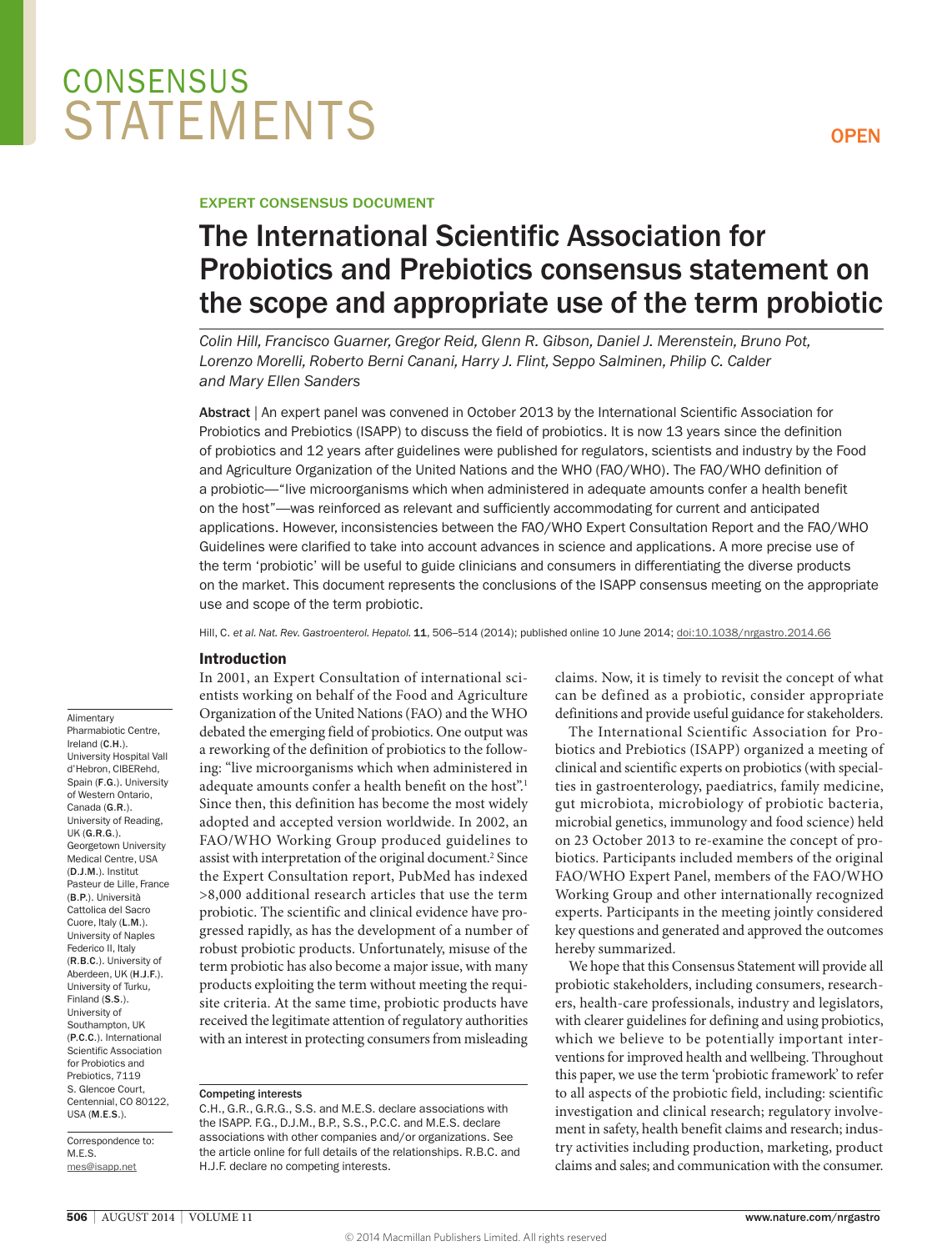#### **Box 1** | Consensus panel recommendations for the scope of probiotics

- Retain the FAO/WHO definition<sup>1</sup> for probiotics, with a minor grammatical correction as "live microorganisms that, when administered in adequate amounts, confer a health benefit on the host"; inconsistences between the Expert Consultation<sup>1</sup> and the FAO/WHO Guidelines<sup>2</sup> were clarified
- Include in the framework for definition of probiotics microbial species that have been shown in properly controlled studies to confer benefits to health
- Any specific claim beyond "contains probiotics" must be further substantiated ■ Keep live cultures, traditionally associated with fermented foods and for which
- there is no evidence of a health benefit, outside the probiotic framework ■ Keep undefined, faecal microbiota transplants outside the probiotic framework
- New commensals and consortia comprising defined strains from human

samples, with adequate evidence of safety and efficacy, are 'probiotics' Abbreviation: FAO, Food and Agriculture Organization of the United Nations.

> Moreover, we propose a set of benchmark standards for the differentiation of probiotic products based upon levels of scientific evidence. Panel recommendations are listed in Box 1.

#### **Methods**

This panel was conceived by the board of directors of ISAPP. ISAPP is an international nonprofit collaboration of scientists dedicated to advancing scientific excellence in probiotics and prebiotics. ISAPP's activities are determined by the board of directors, comprising global academic scientists. Through its Industry Advisory Committee, ISAPP incorporates industry scientists in its activities and raises funds. ISAPP strives to be an objective, science-based voice for the probiotic and prebiotic fields.

To prepare for the panel, experts were selected from across a range of relevant disciplines, including current board members as well as external experts. Panellists developed a discussion outline and target questions. Several panellists (C.H., B.P., G.R., F.G., M.E.S. and L.M.) delivered brief presentations that addressed the background and core issues involved for each question. Discussion ensued for each issue until a unanimous consensus was achieved. After the meeting, individual panellists wrote sections of the summary, which were compiled into a draft report. This document was circulated and agreed before submission.

#### Revisiting the term 'probiotic'

'Probiotic' is a useful and accepted term. The FAO/ WHO definition has been widely adopted and has proven valuable to researchers, regulators and consumers. Organizations and agencies such as Codex (which comes under the FAO/WHO umbrella), Health Canada,<sup>3</sup> the World Gastroenterology Organisation,<sup>4</sup> the European Food Safety Authority (EFSA) and the Institute of Food Technologists<sup>5</sup> use the FAO/WHO definition when referring to probiotics. The panel noted, however, that a more grammatically correct definition would be worded as, "live microorganisms that, when administered in adequate amounts, confer a health benefit on the host" and supports use of this wording going forward. This definition is inclusive of a broad range of microbes and applications, whilst capturing the essence of probiotics (microbial, viable and beneficial to health). The definition

differentiates live microbes used as processing aids or sources of useful compounds from those that are administered primarily for their health benefits.<sup>6</sup> The distinction between commensal microorganisms and probiotics is also inferred from this definition. Although commensals in the gut are often the source of probiotic strains, until these strains are isolated, characterized and a credible case presented for their health effects, they cannot be called 'probiotics'. In the 13 years that have passed since the definition was proposed, numerous lines of research have challenged the limits of the probiotic concept, from live cultures present in fermented foods to faecal microbiota transplants (FMT). The term has also been clearly misused, for example, on products such as mattresses, shampoos, disinfectants and aftershave, for which maintenance of viability and efficacy of the microbes used are not established. Use of the term probiotic has been restricted in some countries of the European Union because it is deemed misleading to consumers in the absence of approved health claims.<sup>7</sup> It is now evident that different interpretations of the term probiotic are creating notable concerns for major stakeholders with respect to the translation of a large body of research on probiotics to probiotic-containing foods that can benefit consumers. The objectives of the different stakeholders in the probiotic field are described in Figure 1; notably, all the stakeholders' objectives are compatible. Importantly, all parties involved in the probiotic field must work toward a common goal so that society benefits from the scientific advances in the field of probiotic research. These concerns motivated the ISAPP to convene a panel of experts to address the following relevant questions with respect to defining the term probiotic.

Are there core benefits that can be ascribed to *the general category of probiotics, and, if so, should the probiotic classification include live microbes identified to the species level, which can be reasonably expected to impart general benefits?*

#### Probiotic benefits

On the basis of the currently available literature, which includes well-designed clinical trials, systematic reviews and meta-analyses, the consensus panel concurred that certain effects can be ascribed to probiotics as a general class. In this context, we refer to strains of a number of well-studied microbial species delivered at a functional dose for use as foods or supplements in the general population—not strains used as drugs. This opinion aligns with regulatory approaches in Canada and Italy. Health Canada has accepted the following bacterial species, when delivered in food at a level of  $1 \times 10^9$  colony forming units (CFU) per serving, as probiotics for which nonstrain-specific claims might be made: *Bifidobacterium* (*adolescentis, animalis, bifidum, breve* and *longum*) and *Lactobacillus* (*acidophilus, casei, fermentum, gasseri, johnsonii, paracasei, plantarum, rhamnosus* and *salivarius*).3 This list represents a core group of well-studied species likely to impart some general benefits. Acceptable claims on Canadian foods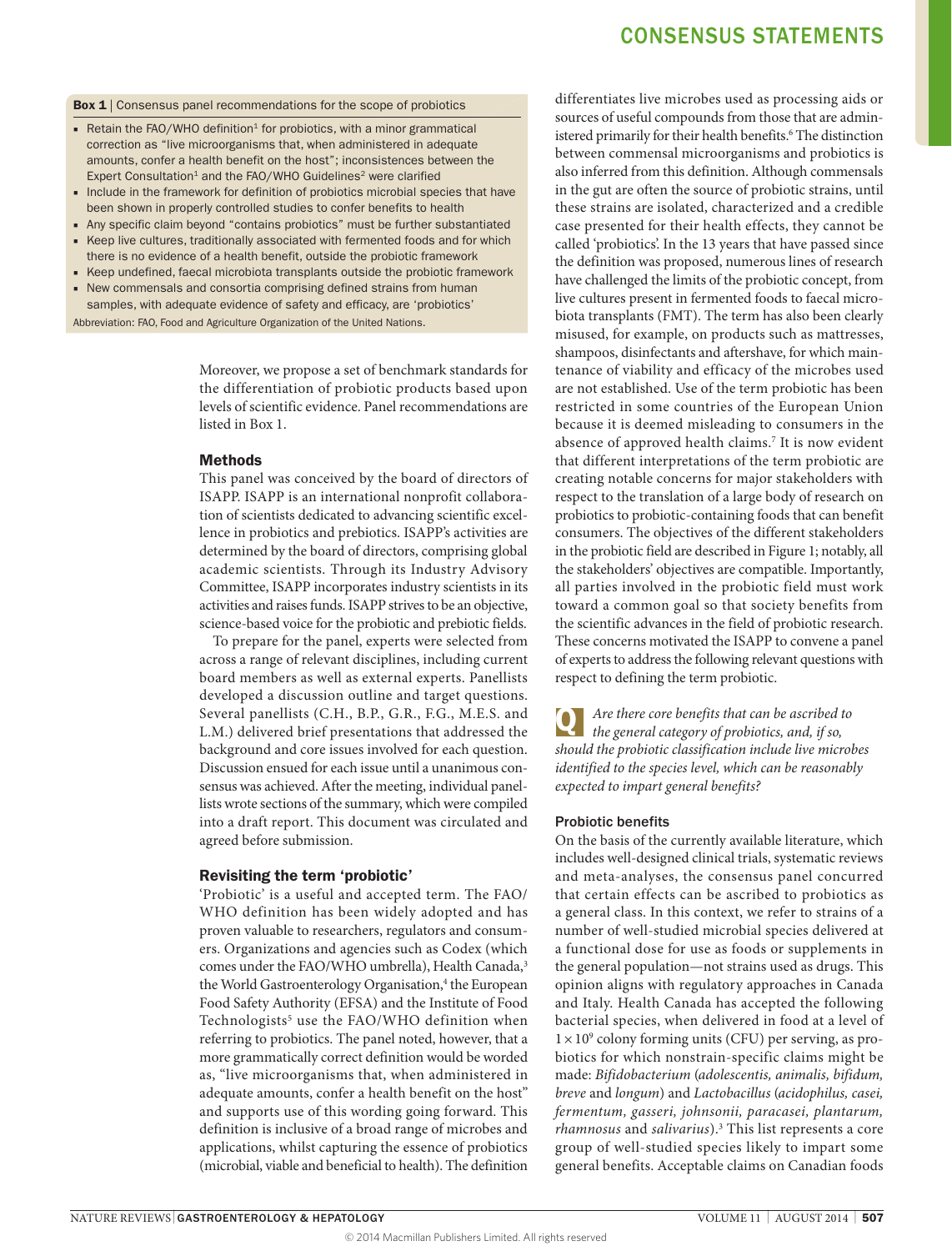

Figure 1 | Objectives of stakeholders in the probiotic field. These objectives are compatible, so there is no apparent reason for obstruction of probiotic product development and marketing. Importantly, all stakeholders must work together performing their respective duties so that society benefits from the scientific advances in the field of probiotic research.

for these probiotics are based on their contribution to a healthy gut microbiota. Similarly, nutrition recommendations in some European Union countries suggest the consumption of specific species for nutrition and health benefits.8 For more than 30 years, Italy has had a tradition of using beneficial bacteria, administered as food supplements or food ingredients, to help manage the intestinal microbiota. The Italian Ministry of Health has regulated the use of probiotic bacteria in the food sector over the past 12 years and, in 2013, confirmed the use of the word probiotic for food and food supplements under certain conditions, including a minimum number of viable cells  $(1 \times 10^9 \text{ CFU})$  administered per day, a full genetic characterization of the probiotic strain and a demonstratable history of safe use in the Italian market.<sup>9</sup>

Thus, Canada and Italy consider the general benefit of supporting a healthy gut microbiota to be a core benefit of probiotics. The consensus panel agrees with this approach, while acknowledging that the current state of science does not allow the clear definition of a healthy gut microbiota based on microbial composition.10 Nevertheless, the general benefit of probiotics on gut microbiota derives from creating a more favourable gut environment, through mechanisms shared by most probiotics. The panel further considered two common general benefits often associated with probiotics: supporting a healthy digestive tract and a healthy immune system. The panel concluded that the general benefit of supporting a healthy digestive tract was reinforced by evidence gathered on a large number of different probiotic strains representing commonly studied species. This conclusion was based on a body of available research, including high-quality meta-analyses, on a diversity of clinical end points (such as infectious diarrhoea, antibiotic-associated diarrhoea, gut transit, IBS, abdominal pain and bloating, ulcerative colitis and necrotizing enterocolitis<sup>11-15</sup>), as well as potential mechanistic actions suggesting that most strains of these species can be expected to have such 'generic' or 'core' effects on gut physiology and

health. The core benefit of supporting a healthy immune system was considered by the panel to be widely acknowledged, but probably more strain-specific.<sup>16,17</sup> The diverse meaning of 'supporting a healthy immune system', which ranges from preventing allergic disease to downregulation of inflammation to the enhancement of anti-infection activities was considered to be too broad to be considered a core benefit. Other benefits such as supporting the health of the reproductive tract, oral cavity, lungs, skin and gut–brain axis are promising, but evidence has not yet been linked to a broad enough cross-section of probiotics to consider these effects to be probably shared across the whole class of probiotics.

#### Underlying mechanisms

The panel considered the current understanding of the mechanisms underlying probiotic effects. Figure 2 considers, in a general sense, the distribution of mechanisms among probiotic strains. Although specific attributions can be debated, the key point is that some mechanisms are widespread among a diversity of strains whereas others are less so. Widespread mechanisms can be associated with effects that are observed across taxonomic groups, such as inhibition of potential pathogens or the production of useful metabolites or enzymes.18,19 Other effects at the intestinal or extraintestinal level, including immune effects, are more likely to be strain-specific<sup>20</sup> and claims of such benefit can only be made for strains or species in which the mechanistic basis has been demonstrated.<sup>21,22</sup> In many cases, a given probiotic might exert several healthpromoting effects. Although multiple mechanisms are often represented in a single strain, no individual probiotic would be expected to have all the effects listed in Figure 2.

#### Core benefits

The panel is convinced that sufficient evidence has accumulated to support the concept of 'core' benefits of certain probiotics; it is reasonable to expect that evidence gained from a defined class of live microbes might be appropriate for certain, but not all, health outcomes. This stance is in contrast to a prevailing perspective that every probiotic strain is different and probably elicits a different outcome in the host. We conclude that this morenuanced understanding of probiotics is justified based on accumulated evidence from the hundreds of human studies and dozens of positive meta-analyses available today. It seems remarkable that probiotic strains selected decades ago for use in commercial probiotic products (in which strain robustness, growth and stability would have been the central criteria) have proven to be effective in conferring a health benefit in multiple trials with various end points. This finding supports the concept that there are common health benefits to be derived from consuming (or delivering) at an adequate dose any safe strain of a species that is already known to include an effective probiotic. For example, if the hypothesis under investigation was "safe bacterial cultures administered in high doses will have a beneficial outcome in gastrointestinal diseases", then the appropriate methodology would be to select a wide range of individual bacterial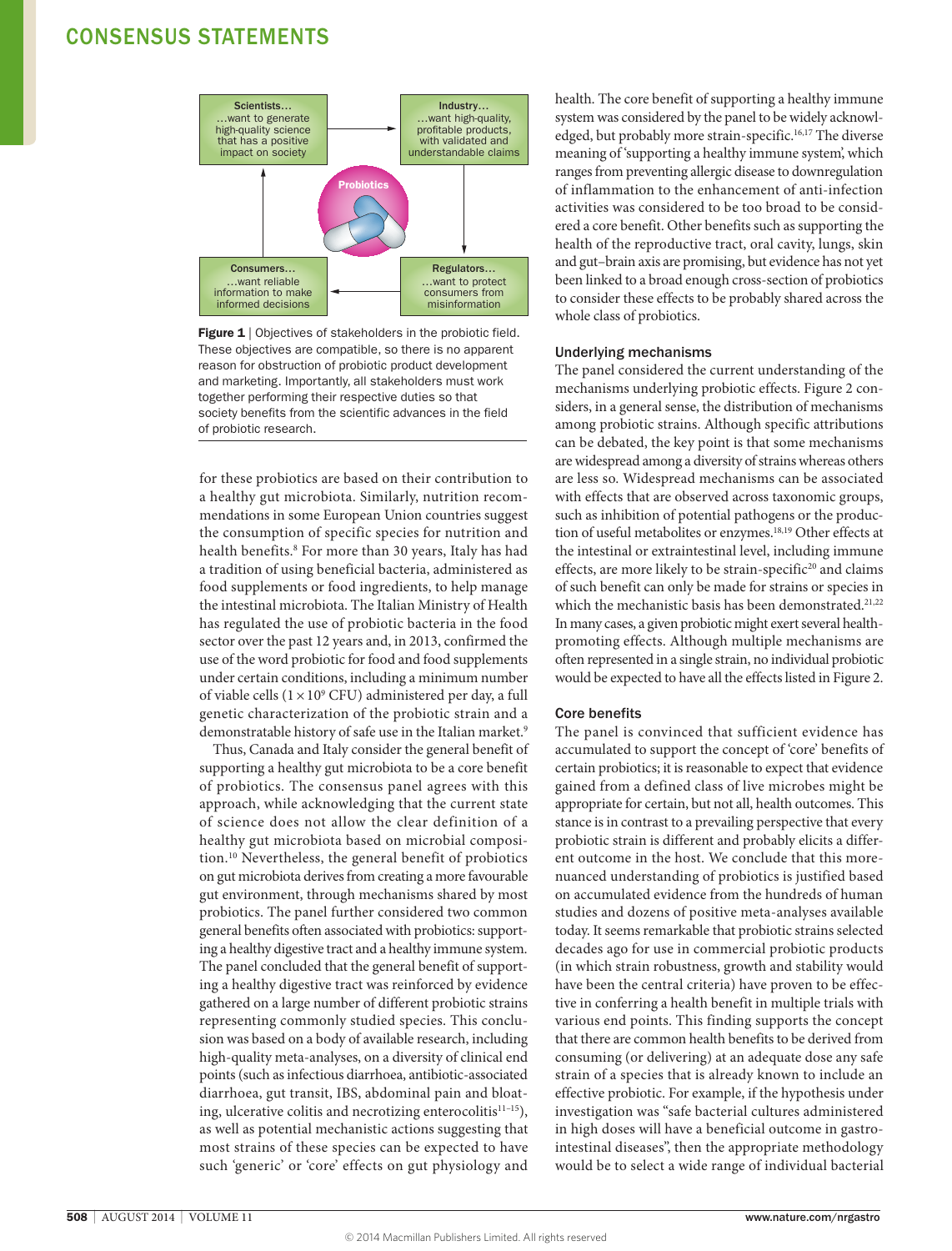

**Figure 2** | Possible distribution of mechanisms among probiotics. Some mechanisms might be widespread among commonly studied probiotic genera; others might be frequently observed among most strains of a probiotic species; others may be rare and present in only a few strains of a given species. Evidence is accumulating on a cross-section of probiotic strains that suggest some generalizations can be made beyond strain-specific effects. Abbreviation: SCFA, short-chain fatty acid.

> strains or strain mixes, and test them in multiple settings in diverse patient groups. The outcome of all of the individual trials would then be analysed collectively. This approach is essentially what has been done in numerous meta-analyses conducted on multiple probiotic strains that have been used in human trials.

> One such meta-analysis was performed by Ritchie and Romanuk,<sup>11</sup> which included a broad range of probiotic strains; null studies were also part of the analysis. In their meta-analysis containing 74 studies, 84 trials and 10,351 patients, the authors concluded that, in general, probiotics are beneficial in the treatment and prevention of gastrointestinal diseases*.* This approach of combining probiotic strains of various genera and species into one functional 'class' has already been accepted by EFSA for yogurt cultures, as evidenced by an approved claim for *Lactobacillus delbrueckii* subsp*. bulgaricus* and *Streptococcus salivarius* subsp. *thermophilus* in aiding lactose digestion.<sup>23</sup> The EFSA, in this instance, accepted characterization at the species—not strain—level because the mechanism of action is clearly understood as being microbial production of  $β$ -galactosidase, which aids lactose digestion in the gut. However, the claimant does not have to demonstrate that every strain of *L. delbru‑ ueckii* subsp*. bulgaricus* or *S. salivarius* subsp. *thermo‑ philus* produces sufficient lactase to support the claim, and so the benefit is ascribed to this class of microbe. Similarly, whereby a core benefit could be associated with a particular structure or activity, it would be reasonable to use data accumulated for any strain exhibiting that property as support for a health claim. It would also seem equitable to allow the use of the term 'probiotic' for a member of a species for which systematic reviews or meta-analyses indicate a general health benefit, particularly (or perhaps only) if a specific health claim was not being communicated on the product.

Q *Should the probiotic framework include traditional fermented foods containing live microbes?*

The panel acknowledged that evidence supports the beneficial relationship between some foods containing live microbes, especially fermented dairy products, and reduced risk of certain diseases. For example, fermented dairy products have been associated with reduced risk of type 2 diabetes or improved markers of glucose homeostasis,24–26 less weight gain over time in a prospective study of >120,000 adults<sup>27</sup> and reduced risk of overall mortality.28 An observational study of >6,500 individuals found that yogurt consumers had reduced levels of circulating triglycerides and glucose, as well as reduced systolic blood pressure and insulin resistance, compared with nonconsumers.29 Consumption of foods containing live microbes might therefore be a beneficial dietary recommendation. However, in the panel's judgement, it is not always possible to clearly distinguish the contribution of the live microbes from that of the food matrix in such studies. Furthermore, potentially beneficial microbes might often represent a diverse community that is not well-defined in terms of strain composition and stability. As a result, the live microbes in such foods fall short of the criteria needed to be considered 'probiotics'. It was recommended that such foods are best described as 'containing live and active cultures', but should not be called probiotic.

Q *Should the probiotic framework include well‑defined beneficial commensal microbes?*

Research has suggested that certain individual constituents of the human microbiota might represent novel candidates for new probiotics. Metagenomic studies provide a profile of the microbial communities in the human gut and reveal an association between low microbial diversity and several disease states, including IBD, metabolic disorders and IBS.30–36 Even if a cause–effect relationship between low microbial richness and disease has not been established, it is known that exposure to antibiotics early in life is a risk factor for the development of  $IBD<sup>37</sup>$  or obesity,<sup>38</sup> suggesting that depletion of some critical commensals might have health consequences later in life. These observations, among others, support the hypothesis that the increasingly vulnerable human microbiota and specifically defective colonization by 'old friends' play a part in the aetiology of a number of disorders of modern society.39,40 Hypothetically, replacement of the missing commensal microbes with individual strains or defined strain mixes could help in the prevention and treatment of such disorders.

Metagenomic studies of the human microbiome have identified a number of genera and species that are associated with a robust gut microbiota composition, and experimental work in animal models of disease has provided evidence that some of them might be useful tools to mitigate intestinal inflammation,<sup>41</sup> induce immune regulation,<sup>42</sup> or enhance intestinal barrier function.<sup>43</sup> These microbes include *Akkermansia muciniphila*<sup>44</sup> and *Faecalibacterium prausnitzii*<sup>45</sup> together with other butyrate-producing bacteria such as *Roseburia* spp.46 and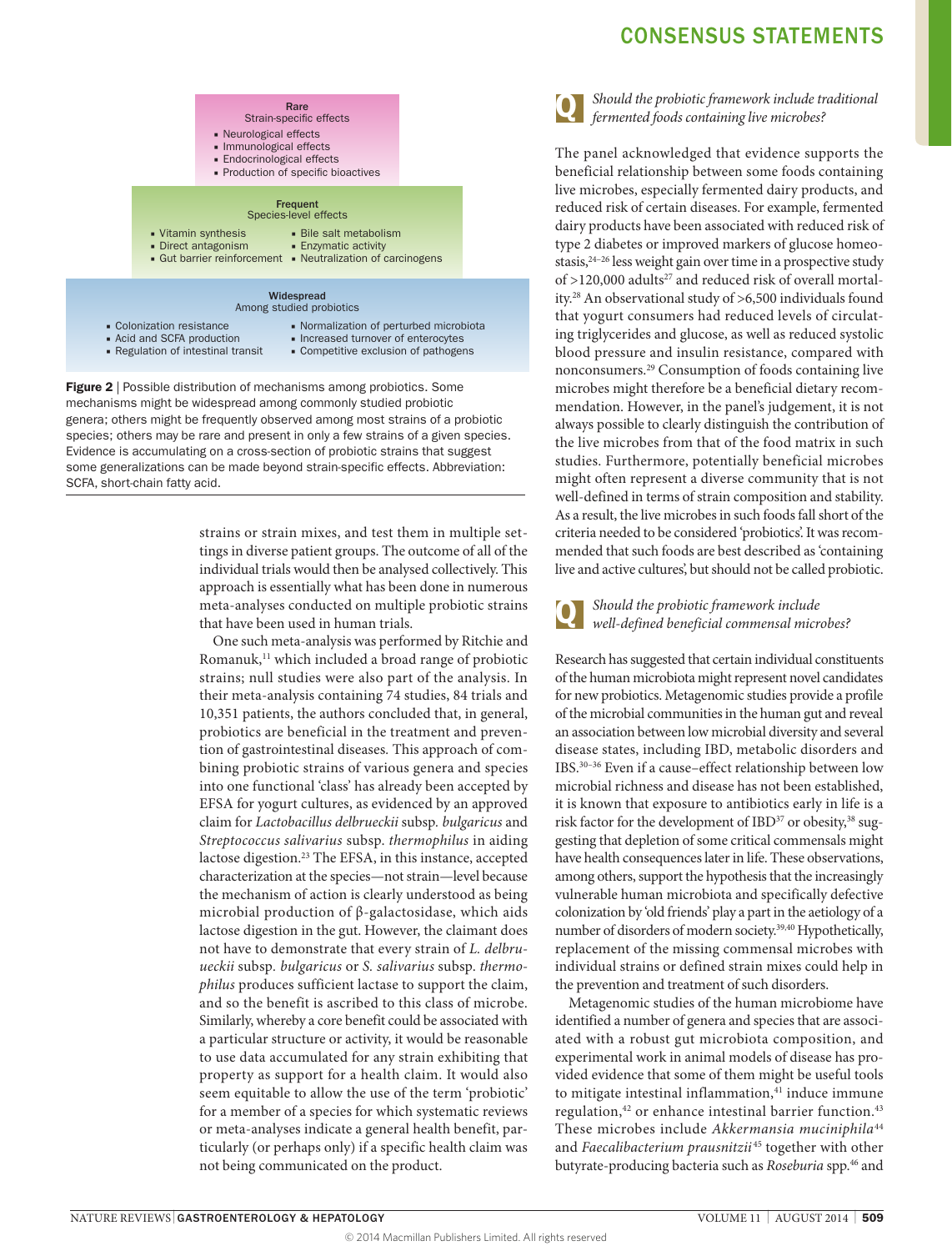*Eubacterium hallii*. 47 Whether these microbes can be used in foods, dietary supplements, medical foods, medical devices or drugs will depend on demonstration of safety and efficacy for these uses and within regulatory frameworks. The panel considered that such microbes clearly fall under the term probiotic, as long as suitable safety assessments are conducted.6 For these new probiotics, which might comprise little-studied species, it would seem advisable to proceed on a strain-by-strain basis until such time that there is sufficient information and mechanistic understanding for extrapolation to the species level.

Should the probiotic framework include undefined *consortia of commensals derived from sampling human body sites?*

The panel acknowledged the increased use of undefined mixtures of microbes derived from human samples to treat gastrointestinal diseases through FMT.48 To date, most clinical experience has focused on the use of FMT in patients with relapsing diarrhoea due to *Clostridium dif‑ ficile* infection, in which the procedure resolves recurrence in ~90% of cases.49 Interest also exists in the therapeutic potential of FMT for IBD, IBS and some extraintestinal conditions such as metabolic and autoimmune diseases.<sup>48</sup> The safety (especially in the long term) of such procedures remains to be established.50 Donor FMT mixtures can comprise a number of unknown taxa, including bacteria, yeasts, parasites and viruses, and it is not known which microbes are responsible for the beneficial effect, and which might pose a risk through transfer of antibiotic resistance, production of genotoxic metabolites or intestinal translocation. In addition, FMT cannot be standardized, even with the same donor, due to inter-individual and intra-individual variability of the gut microbiota.<sup>51</sup> Nevertheless, regulatory authorities in the USA, which initially banned all clinical use of FMT except under an investigational new drug application, reversed course and now allow clinical use for treatment of *C. difficile* disease.52

The lack of identification of the microbes being used from a wide range of donors motivated the panel to exclude FMT from the probiotic framework. In a similar manner, undefined collections of microbes from other human body sites are not considered probiotics. However, the panel determined that preparations of defined mixes of microbes such as 'RePoop'<sup>53</sup> in an approach coined 'microbial ecosystems therapeutics' by Petrof and colleagues,<sup>54</sup> did meet the criteria of a probiotic, as long as the microbial preparations comprise well-defined microbial components.

#### Q *Should the FAO/WHO definition and guidelines continue to be endorsed?*

Thus far we have described examples of how different microbes meet the FAO/WHO definition of a probiotic. The panel determined that this definition remains relevant and useful for scientists and regulators to define the broad category of probiotics. Furthermore, we considered that the FAO/WHO Guidelines were also relevant, with one modification. These Guidelines state:

"Use and adoption of the guidelines in this report should be a prerequisite for calling a bacterial strain probiotic". The panel considered that due to the accumulated evidence, general benefits can be reasonably associated with well-researched probiotic species, to the extent that even if randomized controlled trials (RCTs) are not conducted on specific strains, they might still be considered as 'probiotics'. In addition, the section of the Guidelines addressing genetic characterization of probiotics should be updated to include the use of genomic sequencing as part of a thorough safety assessment.

Other inconsistencies between documents were noted. The purpose of the Expert Consultation and Working Group, convened by the FAO/WHO in  $2001<sup>1</sup>$  and  $2002<sup>2</sup>$ , respectively, was to establish guidelines for assessing the efficacy of probiotics delivered as food. However, numerous examples of probiotic delivery that extend beyond food applications appear in these documents. For example, the probiotic definition adopted by the Expert Consultation clearly was not limited to probiotic foods, and indeed included non-oral applications. The word 'administered' was deliberately chosen rather than 'consumed' and no limits were placed on the type of health effects or target populations in the definition, thereby allowing many applications to be feasible. Most of the evidence listed for probiotic beneficial effects dealt with pathological conditions, which correctly belong in the realm of drug applications as currently differentiated by most regulatory agencies. Another inconsistency between the two documents is that the Expert Consultation<sup>1</sup> stated that the ability to remain viable at the target site should be verified for each potential strain. This point was not included in the Guidelines.2 The Expert Consultation further states that "…traditional starters are not to be considered probiotics since they lack the ability to proliferate in the intestine". However, the 2002 Guidelines recognized probiotic status for traditional yogurt cultures (*S. salivarius* subsp. *thermo‑ philus* and *L. delbrueckii* subsp. *bulgaricus*) owing to their ability to improve tolerance to lactose in maldigesters. The beneficial effects of these cultures have since been endorsed by the EFSA.<sup>23</sup> Certainly, other health benefits that do not require a strain to proliferate in the intestine are conceivable and are within the scope of probiotics.

As would be expected given the rapidity of scientific breakthroughs, the research regarding the mechanisms and health effects of probiotics extend much beyond what was included in the 2001 Expert Consultation.<sup>1</sup> Nevertheless, the definition remains relevant, and the Guidelines document still provides a useful approach to validating a probiotic strain.

Q *What is an appropriate level of evidence for determining a health benefit for probiotics?*

To determine whether an association exists between a substance (such as a probiotic) and a desired outcome (such as maintaining a healthy digestive system), it is important to examine the following criteria: temporal relationship; strength of relationship; dose response; replication of findings; biological plausibility; consideration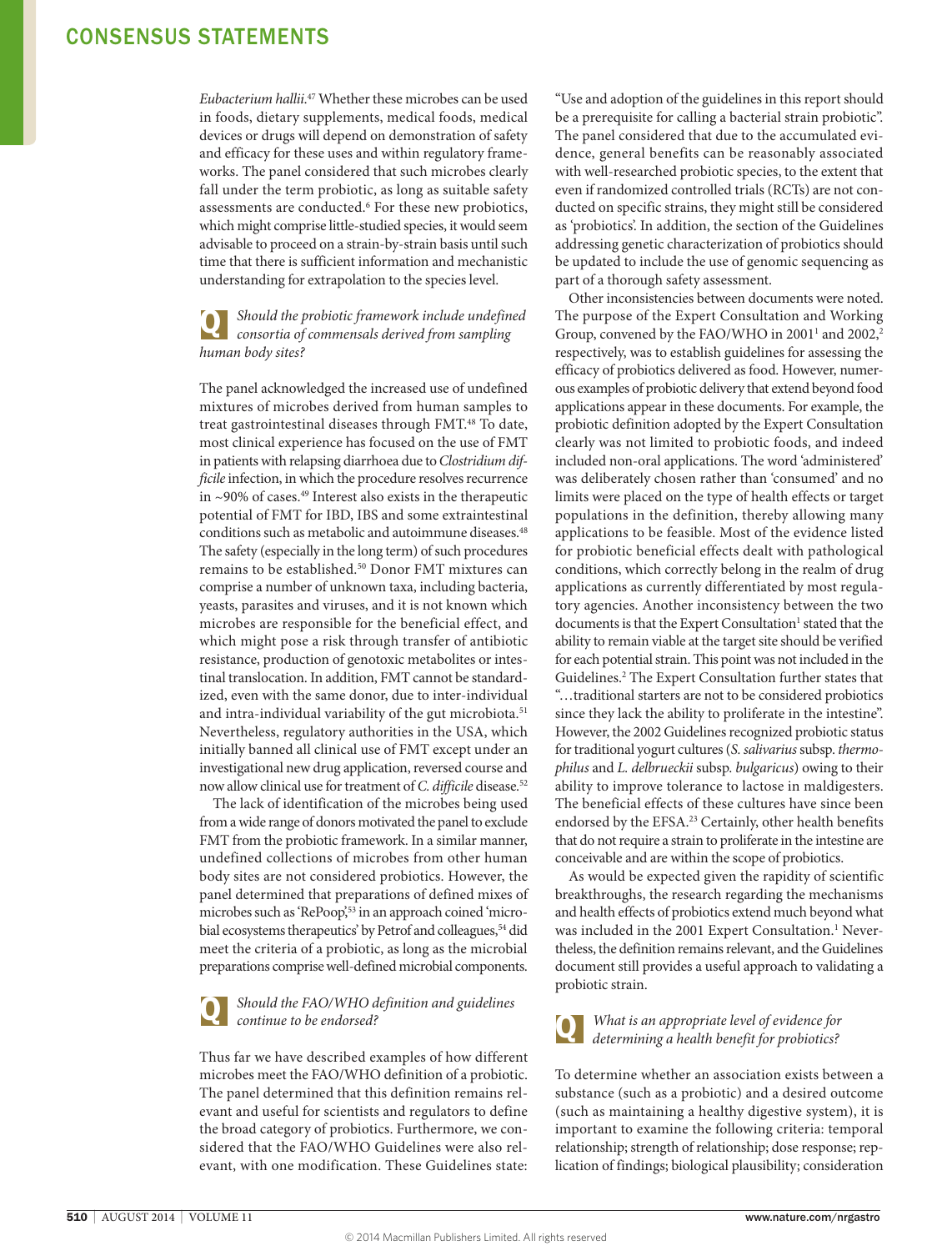| <b>Table 1</b> Categories of live microorganisms for human use as defined by the expert panel |                                                                                                                                                                                |                                                                                                                                                                                                                                                                                                                                                                                                                                  |                                                                                                                                                                                                                                                                                                                                                                                                                                                                                      |                                                                                                                                                                                                                                                                                                                               |
|-----------------------------------------------------------------------------------------------|--------------------------------------------------------------------------------------------------------------------------------------------------------------------------------|----------------------------------------------------------------------------------------------------------------------------------------------------------------------------------------------------------------------------------------------------------------------------------------------------------------------------------------------------------------------------------------------------------------------------------|--------------------------------------------------------------------------------------------------------------------------------------------------------------------------------------------------------------------------------------------------------------------------------------------------------------------------------------------------------------------------------------------------------------------------------------------------------------------------------------|-------------------------------------------------------------------------------------------------------------------------------------------------------------------------------------------------------------------------------------------------------------------------------------------------------------------------------|
| <b>Description</b>                                                                            | Claim                                                                                                                                                                          | Criteria*                                                                                                                                                                                                                                                                                                                                                                                                                        | Minimum level of evidence<br>required to make claim                                                                                                                                                                                                                                                                                                                                                                                                                                  | <b>Comments</b>                                                                                                                                                                                                                                                                                                               |
| Not probiotic                                                                                 |                                                                                                                                                                                |                                                                                                                                                                                                                                                                                                                                                                                                                                  |                                                                                                                                                                                                                                                                                                                                                                                                                                                                                      |                                                                                                                                                                                                                                                                                                                               |
| Live or active<br>cultures                                                                    | "Contains live and<br>active cultures"                                                                                                                                         | Any food fermentation microbe(s)                                                                                                                                                                                                                                                                                                                                                                                                 | No product-specific efficacy<br>studies needed                                                                                                                                                                                                                                                                                                                                                                                                                                       | The terms 'live' or 'active' do not                                                                                                                                                                                                                                                                                           |
|                                                                                               |                                                                                                                                                                                | Proof of viability at a minimum level<br>reflective of typical levels seen in<br>fermented foods, suggested to be<br>$1 \times 10^9$ CFU per serving <sup>73</sup>                                                                                                                                                                                                                                                               |                                                                                                                                                                                                                                                                                                                                                                                                                                                                                      | imply probiotic activity<br>Fermented foods containing live<br>cultures might also qualify as a<br>'probiotic' if they meet the criteria<br>for that category (e.g. evidence that<br>yogurt can improve lactose digestion<br>in lactose maldigesters would<br>qualify it as a 'probiotic'74,75)                               |
| <b>Probiotic</b>                                                                              |                                                                                                                                                                                |                                                                                                                                                                                                                                                                                                                                                                                                                                  |                                                                                                                                                                                                                                                                                                                                                                                                                                                                                      |                                                                                                                                                                                                                                                                                                                               |
| Probiotic<br>in food or<br>supplement<br>without<br>health claim                              | "Contains probiotics"                                                                                                                                                          | A member(s) of a safe <sup>76,77</sup> species,<br>which is supported by sufficient<br>evidence of a general beneficial<br>effect in humans OR a safe<br>microbe(s) with a property (e.g.<br>a structure, activity or end product)<br>for which there is sufficient<br>evidence for a general beneficial<br>effect in humans<br>Proof of viability at the<br>appropriate level used in<br>supporting human studies <sup>73</sup> | Well-conducted human studies<br>(e.g. these could involve RCT(s),<br>observational studies, systematic<br>reviews or meta-analyses<br>supporting the observed general<br>beneficial effect for the taxonomical<br>category concerned)<br>The evidence does not have to be<br>generated for the specific strain<br>included in the product                                                                                                                                            | Extrapolation of evidence must be<br>based on reasonable expectations<br>that the strain(s) incorporated in the<br>product would have similar general<br>beneficial effects in humans<br>This evidence could be based<br>on taxonomical or functional<br>comparisons                                                          |
| Probiotic<br>in food or<br>supplement<br>with a<br>specific<br>health claim                   | Specific health claim,<br>such as "helps to<br>reinforce the body's<br>natural defences in<br>children" or "helps<br>reduce the risk of<br>antibiotic-associated<br>diarrhoea" | Defined probiotic strain(s)<br>Proof of delivery of viable strain(s)<br>at efficacious dose at end of<br>shelf-life $73$                                                                                                                                                                                                                                                                                                         | Convincing evidence needed for<br>specific strain(s) or strain combination<br>in the specified health indication<br>Such evidence includes well-<br>conducted studies in humans,<br>including: positive meta-analyses<br>on specific strain(s) or strain<br>combinations, as per principles<br>outlined by Cochrane, <sup>78</sup> PASSCLAIM, <sup>79</sup><br>or GRADE; <sup>80</sup> well-conducted RCT(s)<br>OR strong evidence from large<br>observational studies <sup>81</sup> | Well-designed observational<br>studies are useful to detect the<br>effect of foods on health in 'real<br>life', that is, outside the controlled<br>environment of an RCT (e.g. data<br>on health benefits by dietary fibre<br>are mostly observational)<br>Sample sizes must be large enough<br>to manage confounding factors |
| Probiotic<br>drug                                                                             | Specific indication for<br>treatment or prevention<br>of disease, such as<br>"useful for the<br>prevention of relapse<br>of ulcerative colitis"                                | A defined strain(s) of live microbe<br>Proof of delivery of viable<br>probiotic at efficacious dose<br>at end of shelf-life<br>Risk-benefit assessment<br>justifies use                                                                                                                                                                                                                                                          | Appropriate trials to meet regulatory<br>standards for drugs                                                                                                                                                                                                                                                                                                                                                                                                                         | What constitutes a drug claim varies<br>among countries                                                                                                                                                                                                                                                                       |

\*Unless otherwise indicated, all criteria indicated must be met. Abbreviations: CFU, colony forming unit; GRADE, Grades of Recommendation Assessment, Development and Evaluation; PASSCLAIM, Process for the Assessment of Scientific Support for Claims on Food; RCT, randomized controlled trial.

> of alternative explanations; cessation of exposure; specificity of the association; and consistency with other knowledge.55,56 Subtle discrepancies exist among different epidemiological authorities but these criteria (based on the Bradford Hill Criteria) are important factors for determining a causal relationship. Appropriately powered, well-designed RCTs, preferably assessed through the systematic review and meta-analysis process, provide the evidence to draw conclusions on causality. However, such studies might not be available for determining strength of evidence to substantiate health-benefit claims for dietary (nutritional) supplements or foods.

> The panel also believes that probiotic foods or supplements should not be held to a higher standard of evidence than other foods or supplements. No probiotic claims have been judged sufficiently substantiated for foods in the European Union. Evidence that vitamin C reduced

tiredness and fatigue, contributed to normal energyyielding metabolism and maintained the normal function of the immune system was deemed sufficient,<sup>57</sup> yet there are no robust RCTs in healthy individuals supporting these benefits—the importance of dietary vitamin C is based on malnourished patients who have developed scurvy.58–61 Many other supplements are also recommended by doctors for uses not supported by RCTs. For example, for bone health, many primary-care physicians recommend supplementation with calcium and vitamin D, yet limited RCT evidence exists to support this recommendation. Indeed, a Cochrane review found that evidence does not support vitamin D supplementation to improve bone density in healthy children.<sup>62</sup>

Health effects of probiotics are supported by many wellconducted RCTs and high-quality systematic reviews and meta-analyses.14,63–66 That the totality of evidence must be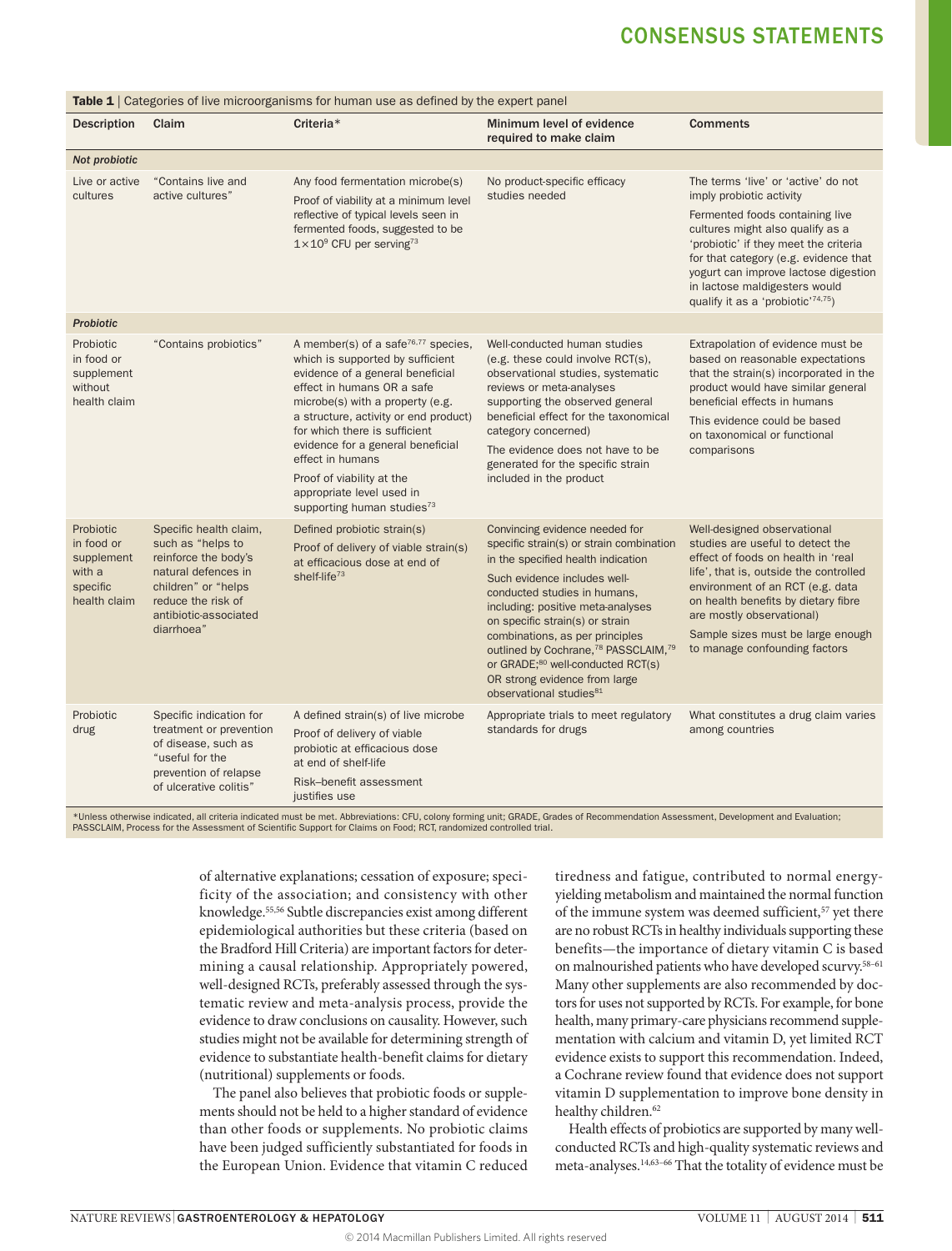

Figure 3 | Overall framework for probiotic products. Evidence of a health benefit is required for a probiotic, at either a strain-specific or group level, depending on the nature of the benefit. Probiotics can have different means of administration, target host species (humans and animals), target populations, target sites (gut and beyond), efficacy end points and regulatory categories. All probiotics must be safe for their intended use. Dead microbes, microbial products, microbial components do not come under the probiotic classification.

considered when evaluating evidence for health benefits is widely accepted. The panel urges a consistent approach be taken to clinical, food and dietary recommendations by health-care professionals and regulators.

#### Implications of the recommendations

The marketplace has many products carrying the label 'probiotic', but too often they do not meet minimum criteria, such as defined contents, appropriate viable count at end of shelf-life and suitable evidence for health benefit. The panel recommends that the term probiotic be used only on products that deliver live microorganisms with a suitable viable count of well-defined strains with a reasonable expectation of delivering benefits for the wellbeing of the host (Table 1).

In addition, there is a need for clear communication to consumers and health-care providers on how to differentiate probiotic products. Unfortunately, this goal is difficult to achieve because of regulatory agency restrictions on what can be communicated on product labels. Restricting use of the term probiotic on foods, as has occurred in some countries in the European Union, is unwarranted when minimum criteria are met. A product-labelling approach that communicates the information known about the probiotic being sold would be more useful for consumers and health-care providers.

This panel, or any other panel of experts, cannot force change and, ultimately, the marketplace and regulators will decide which probiotics are made available for consumers. However, as supporters of the importance of translating the benefits of rigorous scientific and medical research, we reiterate that studies have shown, and continue to show, that certain types of microorganisms are beneficial to human health, and we suggest that limiting consumer access to this information has negative implications for the health of adults and children around the world.

#### **Conclusions**

The panel believes its recommendations are important for several key reasons. Research advances over the past 12 years warrant discussion about the relevance of the probiotic concept.67–69 The panel found that the definition of a probiotic advanced by the FAO/WHO in 2001 is sufficiently broad to enable a wide range of products to be developed, and sufficiently narrow to impose some core requirements (Table 1). The development of metabolic by-products, dead microorganisms, or other microbialbased, nonviable products has potential; however, these do not fall under the probiotic construct. Figure 3 represents an overall framework for use of the term 'probiotic,' encompassing diverse end uses. Substantial confusion exists in the regulation of probiotics, in many cases because regulators are attempting to apply schemes to probiotic foods and supplements that were initially designed to facilitate pharmaceutical development. We concur with a report published in 2013<sup>70</sup> that changes are needed to how probiotics are handled by regulators in jurisdictions such as the USA and Europe. However, we disagree strongly with the regulatory action by the FDA in the USA to require investigational new drug applications for all functional end points for probiotic foods and for most dietary supplements.<sup>71</sup> This action will severely hinder the conduct and increase the cost of safe, much-needed research on probiotics, through unnecessary bureaucratic requirements that are difficult, if not impossible, to meet for products not manufactured using pharmaceutical standards. The drug approach to research can add to the cost and delay needed efficacy studies by requiring safety studies not considered necessary by Institutional Review Boards overseeing the research. The panel identifies a need to improve communication to the public and health-care professionals on the benefits of probiotics, which can be expected for the general population. The panel also acknowledges that robust evidence must be provided for benefits tied to specific strains. This stance is similar to a category system originally proposed in 2012,<sup>67</sup> but laid out clearly for all stakeholders.

The field of probiotics has advanced considerably in recent years, spurred by global progress in understanding the role of the human microbiota in health and disease and the need to define effective strategies to shape a healthier microbiota. Well-controlled intervention trials, systematic reviews and meta-analyses provide convincing evidence of the benefits of probiotics, including ones with valuable public health implications.<sup>68,72</sup> Clarifying the proper scope and appropriate use of the term probiotic is important so that all stakeholders in the probiotic field, as depicted in Figure 1, share an understanding of probiotics that is consistent with current research. This clarification will facilitate continued advances in probiotic research and will ensure probiotic benefits are properly communicated to consumers and patients.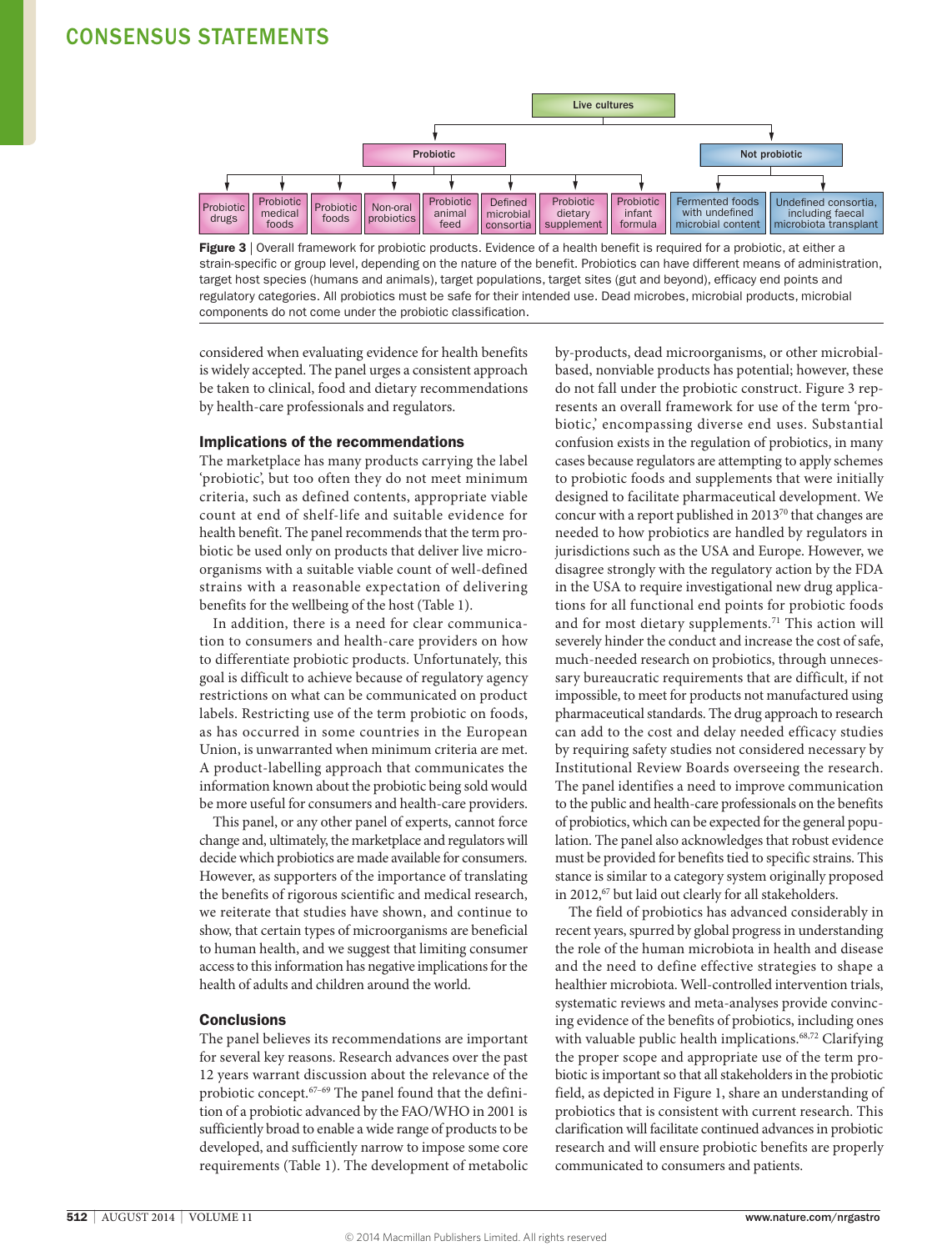- 1. Food and Agricultural Organization of the United Nations and World Health Organization. Health and nutritional properties of probiotics in food including powder milk with live lactic acid bacteria. *World Health Organization* [online], [http://www.who.int/foodsafety/publications/](http://www.who.int/foodsafety/publications/fs_management/en/probiotics.pdf ) [fs\\_management/en/probiotics.pdf](http://www.who.int/foodsafety/publications/fs_management/en/probiotics.pdf ) (2001).
- Food and Agricultural Organization of the United Nations and World Health Organization. Joint FAO/WHO working group report on drafting guidelines for the evaluation of probiotics in food. *Food and Agricultural Organization of the United Nations* [online], [ftp://ftp.fao.org/es/](ftp://ftp.fao.org/es/esn/food/wgreport2.pdf) [esn/food/wgreport2.pdf](ftp://ftp.fao.org/es/esn/food/wgreport2.pdf) (2002).
- 3. Health Canada. Accepted Claims about the Nature of Probiotic Microorganisms in Food. *Health Canada* [online], [http://www.hc-sc.gc.ca/](http://www.hc-sc.gc.ca/fn-an/label-etiquet/claims-reclam/probiotics_claims-allegations_probiotiques-eng.php ) [fn-an/label-etiquet/claims-reclam/probiotics\\_](http://www.hc-sc.gc.ca/fn-an/label-etiquet/claims-reclam/probiotics_claims-allegations_probiotiques-eng.php ) [claims-allegations\\_probiotiques-eng.php%20](http://www.hc-sc.gc.ca/fn-an/label-etiquet/claims-reclam/probiotics_claims-allegations_probiotiques-eng.php ) (2009).
- 4. Guarner, F. *et al.* World Gastroenterology Organisation Global Guidelines: probiotics and prebiotics October 2011. *J. Clin. Gastroenterol.* 46, 468–481 (2012).
- 5. Ohr, L. M. Health benefits of probiotics and prebiotics. *Institute of* Food *Technologists* [online], [http://www.ift.org/food-technology/](http://www.ift.org/food-technology/past-issues/2010/march/columns/nutraceuticals.aspx?page=viewall ) [past-issues/2010/march/columns/](http://www.ift.org/food-technology/past-issues/2010/march/columns/nutraceuticals.aspx?page=viewall ) [nutraceuticals.aspx?page=viewall](http://www.ift.org/food-technology/past-issues/2010/march/columns/nutraceuticals.aspx?page=viewall ) (2010).
- 6. Sanders, M. E. How do we know when something called "probiotic" is really a probiotic? A guideline for consumers and health care professionals. *Functional Food Rev.* 1, 3–12 (2009).
- 7. Food Safety Authority of Ireland. Probiotic Health Claims. *Food Safety Authority of Ireland* [online], [http://www.fsai.ie/faqs/probiotic\\_health\\_](http://www.fsai.ie/faqs/probiotic_health_claims.html) [claims.html](http://www.fsai.ie/faqs/probiotic_health_claims.html) (2013).
- 8. Smug, L. N., Salminen, S., Sanders, M. E. & Ebner, S. Yoghurt and probiotic bacteria in dietary guidelines of the member states of the European Union. *Benef. Microbes* 5, 61–66 (2014).
- 9. Ministero della Salute, Commissione unica per la nutrizione e la dietetica. Guidelines on probiotics and prebiotics. *Ministero della Salute* [online], [http://www.salute.gov.it/imgs/](http://www.salute.gov.it/imgs/C_17_pubblicazioni_1016_allegato.pdf) [C\\_17\\_pubblicazioni\\_1016\\_allegato.pdf](http://www.salute.gov.it/imgs/C_17_pubblicazioni_1016_allegato.pdf) (2013).
- 10. Backhed, F. *et al.* Defining a healthy human gut microbiome: current concepts, future directions, and clinical applications. *Cell Host Microbe* 12, 611–622 (2012).
- 11. Ritchie, M. L. & Romanuk, T. N. A meta-analysis of probiotic efficacy for gastrointestinal diseases. *PLoS ONE* 7, e34938 (2012).
- 12. Bernaola Aponte, G., Bada Mancilla, C. A., Carreazo, N. Y. & Rojas Galarza, R. A. Probiotics for treating persistent diarrhoea in children. *Cochrane Database of Systematic Reviews,* Issue 8. Art. No.: CD007401 [http://dx.doi.org/](http://dx.doi.org/10.1002/14651858.CD007401.pub3) [10.1002/14651858.CD007401.pub3.](http://dx.doi.org/10.1002/14651858.CD007401.pub3)
- 13. Goldenberg, J. Z. *et al.* Probiotics for the prevention of *Clostridium difficile*-associated diarrhea in adults and children. *Cochrane Database of Systematic Reviews,* Issue 5. Art. No.: CD006095 [http://dx.doi.org/](http://dx.doi.org/10.1002/14651858.CD006095.pub3) [10.1002/14651858.CD006095.pub3.](http://dx.doi.org/10.1002/14651858.CD006095.pub3)
- 14. Alfaleh, K., Anabrees, J., Bassler, D. & Al-Kharfi, T. Probiotics for prevention of necrotizing enterocolitis in preterm infants. *Cochrane Database of Systematic Reviews*, Issue 3. Art. No.: CD005496 [http://dx.doi.org/](http://dx.doi.org/10.1002/14651858.CD005496.pub3) [10.1002/14651858.CD005496.pub3.](http://dx.doi.org/10.1002/14651858.CD005496.pub3)
- 15. Allen, S. J., Martinez, E. G., Gregorio, G. V. & Dans, L. F. Probiotics for treating acute infectious diarrhoea. *Cochrane Database of Systematic Reviews* Issue 11. Art. No.: CD003048 [http://dx.doi.org/10.1002/](http://dx.doi.org/10.1002/14651858.CD003048.pub3) [14651858.CD003048.pub3](http://dx.doi.org/10.1002/14651858.CD003048.pub3).
- 16. Lomax, A. R. & Calder, P. C. Probiotics, immune function, infection and inflammation: a review of the evidence from studies conducted in humans. *Curr. Pharm. Des.* 15, 1428–1518 (2009).
- 17. Maidens, C., Childs, C., Przemska, A., Dayel, I. B. & Yaqoob, P. Modulation of vaccine response by concomitant probiotic administration. *Br. J. Clin. Pharmacol.* 75, 663–670 (2013).
- 18. Kumar, M. *et al.* Probiotic metabolites as epigenetic targets in the prevention of colon cancer. *Nutr. Rev.* 71, 23–34 (2013).
- 19. Reid, G. *et al.* Microbiota restoration: natural and supplemented recovery of human microbial communities. *Nature Rev. Microbiol* 9, 27–38  $(2011)$ .
- 20. van Baarlen, P. *et al.* Human mucosal *in vivo* transcriptome responses to three lactobacilli indicate how probiotics may modulate human cellular pathways. *Proc. Natl Acad. Sci. USA* 108 (Suppl. 1), 4562–4569 (2011).
- 21. Heuvelin, E. *et al.* Mechanisms involved in alleviation of intestinal inflammation by *Bifidobacterium breve* soluble factors. *PLoS ONE* 4, e5184 (2009).
- 22. Macho Fernandez, E. *et al.* Anti-inflammatory capacity of selected lactobacilli in experimental colitis is driven by NOD2-mediated recognition of a specific peptidoglycan-derived muropeptide. *Gut* 60, 1050–1059 (2011).
- 23. EFSA Panel on Dietetic Products, Nutrition and Allergies. Scientific Opinion on the substantiation of health claims related to live yoghurt cultures and improved lactose digestion (ID 1143, 2976) pursuant to Article 13(1) of Regulation (EC) No 1924/2006. *EFSA Journal* 8, 1763 (2010).
- 24. Tong, X., Dong, J. Y., Wu, Z. W., Li, W. & Qin, L. Q. Dairy consumption and risk of type 2 diabetes mellitus: a meta-analysis of cohort studies. *Eur. J. Clin. Nutr.* 65, 1027–1031 (2011).
- 25. Struijk, E. A. *et al.* Dairy product intake in relation to glucose regulation indices and risk of type 2 diabetes. *Nutr. Metab. Cardiovasc. Dis.* 23, 822–828 (2013).
- 26. Sluijs, I. *et al.* The amount and type of dairy product intake and incident type 2 diabetes: results from the EPIC-InterAct Study. *Am. J*. *Clin. Nutr.* 96, 382–390 (2012).
- 27. Mozaffarian, D., Hao, T., Rimm, E. B., Willett, W. C. & Hu, F. B. Changes in diet and lifestyle and longterm weight gain in women and men. *N. Engl. J. Med.* 364, 2392–2404 (2011).
- 28. Soedamah-Muthu, S. S., Masset, G., Verberne, L., Geleijnse, J. M. & Brunner, E. J. Consumption of dairy products and associations with incident diabetes, CHD and mortality in the Whitehall II study. *Br. J. Nutr.* 109, 718–726 (2013).
- 29. Wang, H., Livingston, K. A., Fox, C. S., Meigs, J. B. & Jacques, P. F. Yogurt consumption is associated with better diet quality and metabolic profile in American men and women. *Nutr. Res.* 33, 18–26 (2013).
- 30. Qin, J. *et al.* A human gut microbial gene catalogue established by metagenomic sequencing. *Nature* 464, 59–65 (2010).
- 31. Lepage, P. *et al.* Twin study indicates loss of interaction between microbiota and mucosa of patients with ulcerative colitis. *Gastroenterology* 141, 227–236 (2011).
- 32. Manichanh, C., Borruel, N., Casellas, F. & Guarner, F. The gut microbiota in IBD. *Nat. Rev. Gastroenterol. Hepatol.* 9, 599–608 (2012).
- 33. Qin, J. *et al.* A metagenome-wide association study of gut microbiota in type 2 diabetes. *Nature* 490, 55–60 (2012).
- 34. Le Chatelier, E. *et al.* Richness of human gut microbiome correlates with metabolic markers. *Nature* 500, 541–546 (2013).

## 35. Jeffery, I. B. *et al.* An irritable bowel syndrome

CONSENSUS STATEMENTS

- subtype defined by species-specific alterations in faecal microbiota. *Gut* 61, 997–1006 (2012).
- 36. Rajilic-Stojanovic, M. *et al.* Global and deep molecular analysis of microbiota signatures in fecal samples from patients with irritable bowel syndrome. *Gastroenterology* 141, 1792–1801 (2011).
- 37. Hviid, A., Svanstrom, H. & Frisch, M. Antibiotic use and inflammatory bowel diseases in childhood. *Gut* 60, 49–54 (2011).
- 38. Trasande, L. *et al.* Infant antibiotic exposures and early-life body mass. *Int. J. Obes. (Lond.)* 37, 16–23 (2013).
- 39. Guarner, F. *et al.* Mechanisms of disease: the hygiene hypothesis revisited. *Nat. Clin. Pract. Gastroenterol. Hepatol.* 3, 275–284 (2006).
- 40. Blaser, M. J. & Falkow, S. What are the consequences of the disappearing human microbiota? *Nat. Rev. Microbiol.* 7, 887–894 (2009).
- 41. Sokol, H. *et al. Faecalibacterium prausnitzii* is an anti-inflammatory commensal bacterium identified by gut microbiota analysis of Crohn disease patients. *Proc. Natl Acad. Sci. USA* 105, 16731–16736 (2008).
- 42. Atarashi, K. *et al.* Treg induction by a rationally selected mixture of clostridia strains from the human microbiota. *Nature* 500, 232–236 (2013).
- 43. Everard, A. *et al.* Cross-talk between *Akkermansia muciniphila* and intestinal epithelium controls diet-induced obesity. *Proc. Natl Acad. Sci. USA* 110, 9066–9071 (2013).
- 44. Joyce, S. A. & Gahan, C. G. The gut microbiota and the metabolic health of the host*. Curr. Opin. Gastroenterol.* 30, 120–127 (2014).
- 45. Miquel, S. *et al. Faecalibacterium prausnitzii* and human intestinal health. *Curr. Opin. Microbiol*. 16, 255–261 (2013).
- 46. Louis, P., Scott, K. P., Duncan, S. H. & Flint, H. J. Understanding the effects of diet on bacterial metabolism in the large intestine. *J. Appl. Microbiol.* 102, 1197–1208 (2007).
- 47. Vrieze, A. *et al.* Transfer of intestinal microbiota from lean donors increases insulin sensitivity in individuals with metabolic syndrome. *Gastroenterology* 143, 913–916 (2012).
- 48. Smits, L. P., Bouter, K. E., de Vos, W. M., Borody, T. J. & Nieuwdorp, M. Therapeutic potential of fecal microbiota transplantation. *Gastroenterology* 145, 946–953 (2013).
- 49. van Nood, E. *et al.* Duodenal infusion of donor feces for recurrent *Clostridium difficile*. *N. Engl. J. Med.* 368, 407–415 (2013).
- 50. Allen-Vercoe, E. *et al.* A Canadian Working Group report on fecal microbial therapy: microbial ecosystems therapeutics. *Can. J. Gastroenterol.* 26, 457–462 (2012).
- 51. Caporaso, J. G. *et al.* Moving pictures of the human microbiome. Genome Biol. 12, R50 (2011).
- 52. US Department of Health & Human Services. Guidance for industry: enforcement policy regarding investigational new drug requirements for use of fecal microbiota for transplantation to treat *Clostridium difficile*  infection not responsive to standard therapies. *US Food and Drug Administration* [online], [http://www.fda.gov/BiologicsBloodVaccines/](http://www.fda.gov/BiologicsBloodVaccines/GuidanceComplianceRegulatoryInformation/Guidances/Vaccines/ucm361379.htm ) [GuidanceComplianceRegulatoryInformation/](http://www.fda.gov/BiologicsBloodVaccines/GuidanceComplianceRegulatoryInformation/Guidances/Vaccines/ucm361379.htm ) [Guidances/Vaccines/ucm361379.htm](http://www.fda.gov/BiologicsBloodVaccines/GuidanceComplianceRegulatoryInformation/Guidances/Vaccines/ucm361379.htm ) (2013).
- 53. Petrof, E. O. *et al.* Stool substitute transplant therapy for the eradication of *C. difficile* infection: 'RePOOPulating the gut'. *Microbiome* 1, 3 (2013).
- 54. Petrof, E. O., Claud, E. C., Gloor, G. B. & Allen-Vercoe, E. Microbial ecosystems therapeutics: a new paradigm in medicine? *Benef. Microbes* 4, 53–65 (2013).